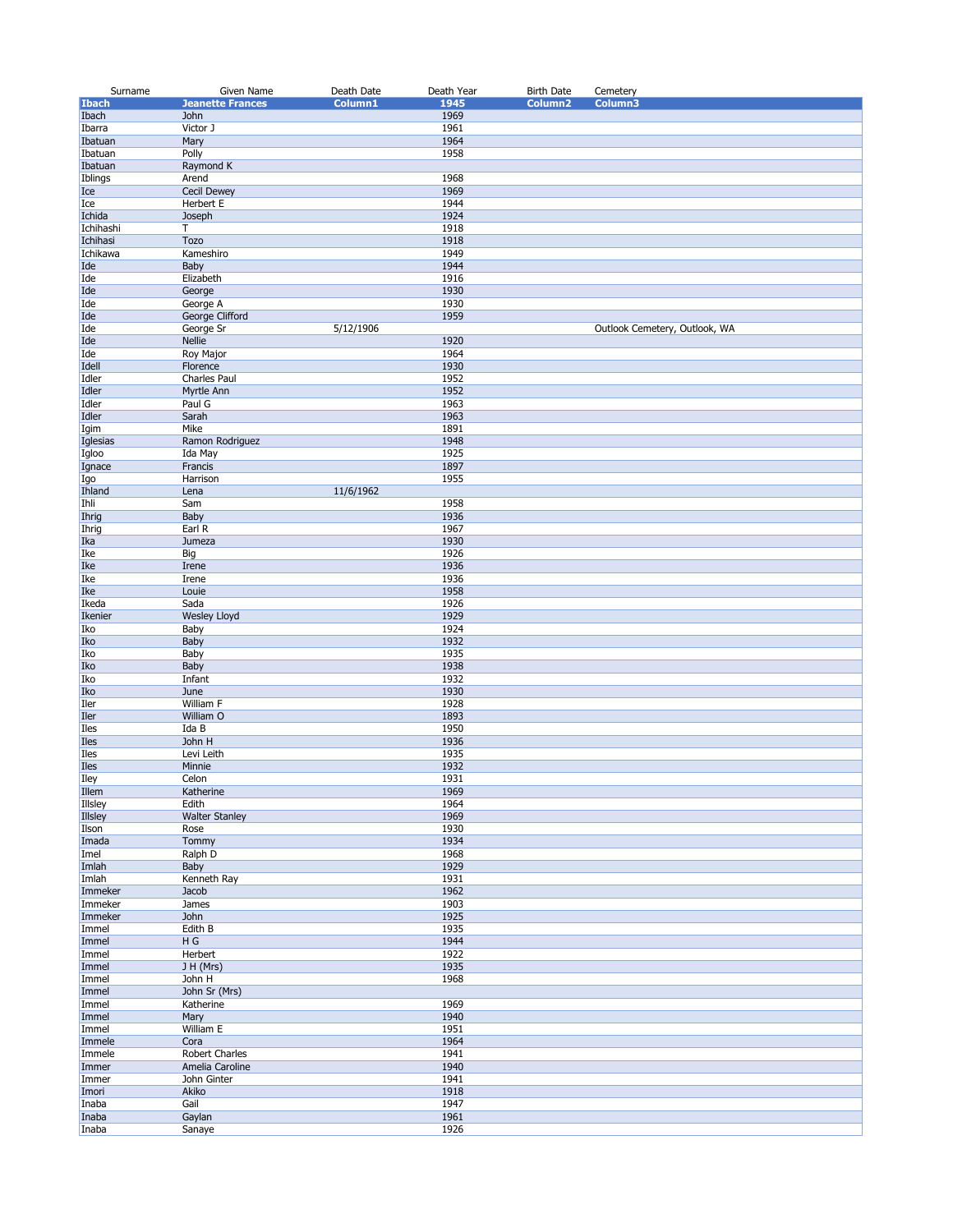| <b>Ibach</b> | <b>Jeanette Frances</b> | Column1   | 1945 | Column <sub>2</sub> | Column3                     |
|--------------|-------------------------|-----------|------|---------------------|-----------------------------|
| Inaba        | Shukichi                |           | 1962 |                     |                             |
|              |                         |           |      |                     |                             |
| Inabuchi     | Otomatsa                |           | 1928 |                     |                             |
| Inada        | Baby                    |           | 1921 |                     |                             |
| Inada        | Masaru                  |           | 1920 |                     |                             |
| Inakazu      | Harry M                 |           | 1929 |                     |                             |
| Inay         | Christopher H           |           | 1968 |                     |                             |
| Ince         | Arthur Melvin           |           | 1920 |                     |                             |
| Ince         | James Harvey            |           | 1947 |                     |                             |
| Ince         | Mary Elizabeth          | 2/18/1941 |      | 1 Oct 1867          | Tahoma Cemetery, Yakima, WA |
| Ince         | Oscar James             |           | 1919 |                     |                             |
|              |                         |           |      |                     |                             |
| Indermuhle   | Martin                  |           | 1871 |                     |                             |
| Indorf       | John P                  |           | 1960 |                     |                             |
| Inere        | Leocadio L              |           | 1942 |                     |                             |
| Ingalls      | Arsa F                  |           | 1924 |                     |                             |
| Ingalls      | Bertha                  |           | 1958 |                     |                             |
| Ingalls      | Carrie T                |           | 1953 |                     |                             |
| Ingalls      | Charles                 |           | 1894 |                     |                             |
| Ingalls      | Dallas                  |           | 1924 |                     |                             |
| Ingalls      | Daniel W                |           | 1947 |                     |                             |
|              |                         |           | 1925 |                     |                             |
| Ingalls      | Dorothy Aves            |           |      |                     |                             |
| Ingalls      | George                  |           | 1930 |                     |                             |
| Ingalls      | Harry W                 |           | 1950 |                     |                             |
| Ingalls      | Inga                    |           | 1923 |                     |                             |
| Ingalls      | Jeanette Lee            |           | 1962 |                     |                             |
| Ingalls      | Kate                    |           | 1947 |                     |                             |
| Ingalls      | Mary S                  |           | 1950 |                     |                             |
| Ingalls      | Robert Clayton          |           | 1962 |                     |                             |
| Ingalls      | William D               |           | 1951 |                     |                             |
|              | William O               |           | 1966 |                     |                             |
| Ingalls      |                         |           |      |                     |                             |
| Ingalsbe     | <b>Barry Bliss</b>      |           | 1943 |                     |                             |
| Ingalsbe     | Frank Richmond          | 6/18/1941 |      | 23 Aug 1878         | Missoula City Cemetery, MT  |
| Ingalsbe     | George W                |           | 1956 |                     |                             |
| Ingalsbe     | Iris O                  |           | 1917 |                     |                             |
| Ingalsbe     | Phyllis L               |           | 1952 |                     |                             |
| Ingalsbee    | Lena E                  |           | 1967 |                     |                             |
| Ingbeaston   | Tilda                   |           | 1895 |                     |                             |
| Ingdahl      | Litta M                 |           | 1928 |                     |                             |
| Ingdahl      | Sanford                 |           | 1929 |                     |                             |
| Inge         | Oscar James             |           | 1919 |                     |                             |
| Ingersoll    | Harriet Amanda          |           | 1928 |                     |                             |
| Ingersoll    | Infant                  |           | 1946 |                     |                             |
| Ingham       | Alfred                  |           | 1955 |                     |                             |
| Ingham       | Baby                    |           | 1916 |                     |                             |
| Ingham       | Geo                     |           | 1921 |                     |                             |
|              | Harry                   |           | 1963 |                     |                             |
| Ingham       |                         |           | 1920 |                     |                             |
| Ingham       | James                   |           |      |                     |                             |
| Ingham       | <b>Jennie</b>           |           | 1942 |                     |                             |
| Ingham       | Marietta                |           | 1959 |                     |                             |
| Ingham       | Matilda Mary            |           | 1922 |                     |                             |
| Ingham       | Octavia G               |           | 1938 |                     |                             |
| Ingham       | Seth R                  |           | 1959 |                     |                             |
| Ingle        | Charles H               |           | 1946 |                     |                             |
| Ingle        | Edd                     |           | 1932 |                     |                             |
| Ingle        | Nellie Frances          |           | 1951 |                     |                             |
| Ingraham     | <b>Bradford M</b>       |           | 1942 |                     |                             |
| Ingraham     | Emma                    |           | 1941 |                     |                             |
| Ingraham     | Randall O               |           | 1943 |                     |                             |
| Ingram       | Clarence Leonard        |           | 1953 |                     |                             |
| Ingram       | G G                     |           | 1911 |                     |                             |
| Ingram       | L A                     |           | 1911 |                     |                             |
| Ingram       | Morton M                |           | 1949 |                     |                             |
|              | <b>William Carlyle</b>  |           | 1969 |                     |                             |
| Ingram       | Sophia A                |           | 1921 |                     |                             |
| Ink          |                         |           |      |                     |                             |
| Inks         | Baby                    |           | 1946 |                     |                             |
| Inks         | John (Mrs)              |           | 1952 |                     |                             |
| Inks         | Sophia A                |           | 1921 |                     |                             |
| Inlow        | Charles                 |           | 1938 |                     |                             |
| Inlow        | Elizabeth C             |           | 1937 |                     |                             |
| Inman        | Ammi W                  |           | 1944 |                     |                             |
| Inman        | Burt                    |           | 1928 |                     |                             |
| Inman        | Danny                   |           | 1947 |                     |                             |
| Inman        | Donald LeRoy            |           | 1956 |                     |                             |
| Inman        | Lydia Nora              |           | 1960 |                     |                             |
| Inman        | Pearl G                 |           | 1952 |                     |                             |
| Inman        | Rolland D               |           | 1959 |                     |                             |
| Inman        | Rolland L               |           | 1920 |                     |                             |
| Innes        | Catherine Ruth          |           | 1969 |                     |                             |
| Innis        | Edward                  |           | 1914 |                     |                             |
| Innocenti    | Elisea                  |           | 1956 |                     |                             |
| Inonye       | Martha                  |           | 1923 |                     |                             |
|              | Baby                    |           | 1928 |                     |                             |
| Inouye       |                         |           |      |                     |                             |
| Inouye       | Martha                  |           | 1923 |                     |                             |
| Inskeep      | Dorcas E                |           | 1929 |                     |                             |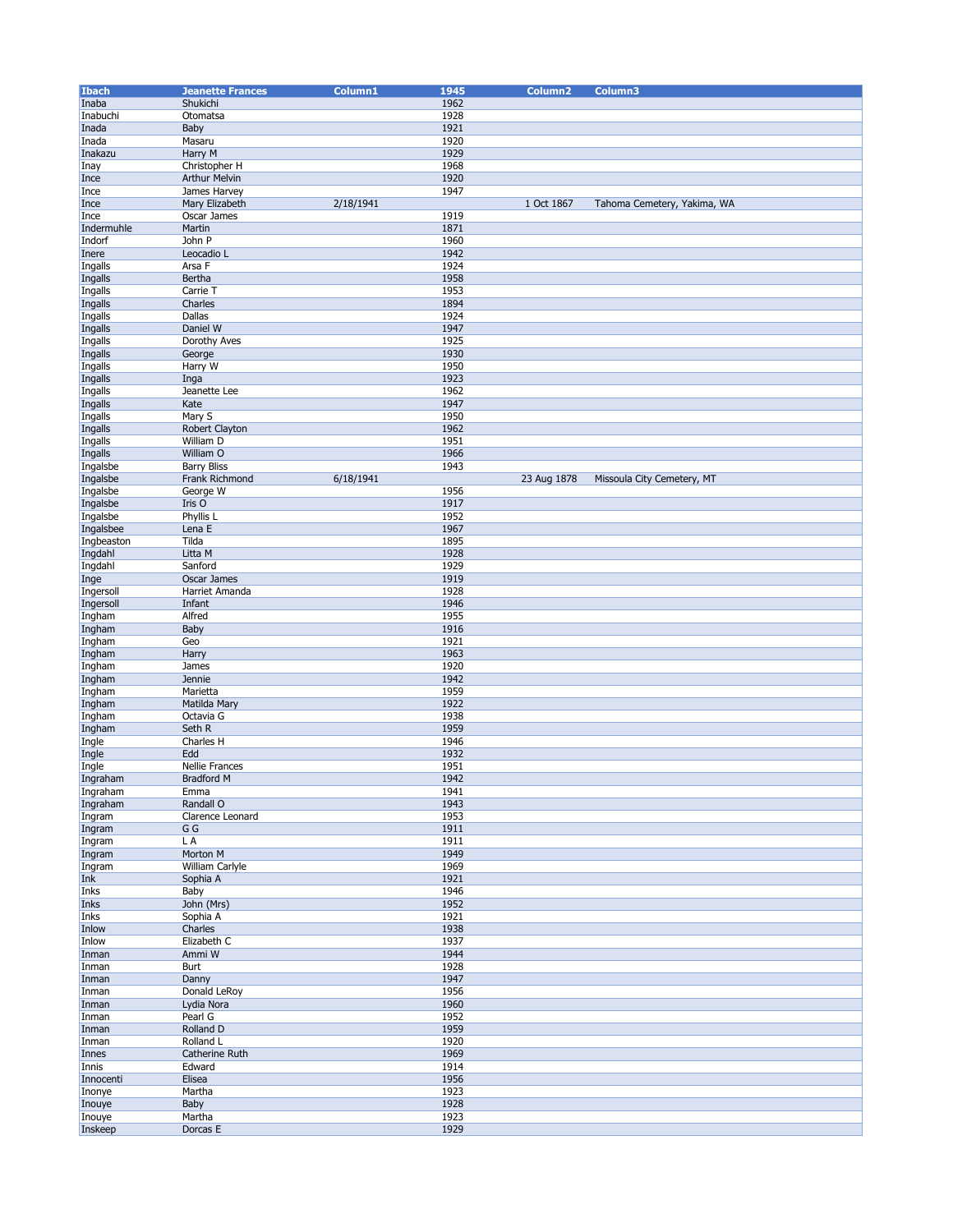| <b>Ibach</b>   | <b>Jeanette Frances</b> | Column1  | 1945         | Column <sub>2</sub> | Column3                     |
|----------------|-------------------------|----------|--------------|---------------------|-----------------------------|
| Inskeep        | Orin C                  |          | 1934         |                     |                             |
| Iowa           | Roy                     |          | 1935         |                     |                             |
| Irby           | Claud E                 |          | 1937         |                     |                             |
|                | Clifford N              |          | 1933         |                     |                             |
| Irby           |                         |          |              |                     |                             |
| Irby           | Clyde Lester Jr         |          | 1944         |                     |                             |
| Irby           | Glen David              |          | 1962         |                     |                             |
| Irby           | Virgil Everett          |          | 1929         |                     |                             |
| Iredale        | Twins                   |          | 1920         |                     |                             |
| Ireland        | David H                 |          | 1968         |                     |                             |
| Ireland        | <b>Eber Marcellus</b>   |          | 1919         |                     |                             |
|                |                         |          |              |                     |                             |
| Ireland        | Elizabeth               |          | 1922         |                     |                             |
| Ireland        | Florence V              |          | 1910         |                     |                             |
| Ireland        | <b>Howard Taylor</b>    |          | 1932         |                     |                             |
| Ireland        | Iona O                  |          | 1959         |                     |                             |
| Ireland        | James                   |          | 1910         |                     |                             |
| Ireland        | James                   |          | 1960         |                     |                             |
| Ireland        | Marcellus               |          | 1952         |                     |                             |
|                |                         |          |              |                     |                             |
| Ireland        | Marcellus               |          | 1958         |                     |                             |
| Ireland        | Mary Odea               |          | 1927         |                     |                             |
| Ireland        | Ralph H                 |          | 1927         |                     |                             |
| Ireland        | Sarah Elizabeth         |          | 1922         |                     |                             |
| Ireland        | Sarah Eve               |          | 1955         |                     |                             |
| Ireland        | W W                     |          | 1904         |                     |                             |
| Ireland        | William W               |          | 1904         |                     |                             |
|                |                         |          | 1945         |                     |                             |
| <b>Irey</b>    | Dorothy                 |          |              |                     |                             |
| Iriarte        | Joseph M                |          | 1966         |                     |                             |
| Iriarte        | Valentine               |          | 1953         |                     |                             |
| Irish          | A H                     |          | 1918         |                     |                             |
| Irish          | A H (Mrs)               |          | 1918         |                     |                             |
| Irish          | Abraham L               |          | 1948         |                     |                             |
|                |                         |          | 1933         |                     |                             |
| Irish          | Albert                  |          |              |                     |                             |
| Irish          | Amy V                   |          | 1942         |                     |                             |
| Irish          | Asa Hubbard             |          | 1935         |                     |                             |
| Irish          | Burt F                  |          | 1935         |                     |                             |
| Irish          | Carrie V                |          | 1947         |                     |                             |
| Irish          | Edith M                 |          | 1942         |                     |                             |
| Irish          | Elsie E                 |          | 1954         |                     |                             |
|                |                         |          |              |                     |                             |
| Irish          | Elsie Estella           |          | 1954         |                     |                             |
| Irish          | George H                |          | 1930         |                     |                             |
| Irish          | Georgia M               |          | 1918         |                     |                             |
| Irish          | Grace                   |          | 1959         |                     |                             |
| Irish          | Harrison A              |          | 1913         |                     |                             |
| Irish          | Harry V                 |          | 1937         |                     |                             |
|                | Helen M                 |          | 1907         |                     |                             |
| Irish          |                         |          |              |                     |                             |
| Irish          | Katherine E             |          | 1939         |                     |                             |
| Irish          | Lillie B                |          | 1944         |                     |                             |
| Irish          | Lola V                  |          | 1953         |                     |                             |
| Irish          | William A               |          | 1931         |                     |                             |
| Irish          | William B               | 9/9/1940 |              | 23 Jun 1890         | Tahoma Cemetery, Yakima, WA |
| Irish          | William Nelson          |          | 1931         |                     |                             |
| Irsfrld        | Nicholas W              |          | 1953         |                     |                             |
|                |                         |          |              |                     |                             |
| Irvin          | James H                 |          | 1958         |                     |                             |
| Irvin          | Monte Lee               |          | 1950         |                     |                             |
| Irving         | Baby                    |          | 1909         |                     |                             |
| Irving         | Child                   |          | 1906         |                     |                             |
| Irving         | Harold William          |          | 1947         |                     |                             |
| Irving         | Infant                  |          | 1902         |                     |                             |
| Irving         | W Job                   |          | 1941         |                     |                             |
| Irwin          | Belle Vania             |          | 1934         |                     |                             |
|                |                         |          |              |                     |                             |
| Irwin          | Christopher C           |          | 1960         |                     |                             |
| Irwin          | Emma Lue                |          | 1939         |                     |                             |
| Irwin          | George D                |          | 1950         |                     |                             |
| Irwin          | <b>Gregory Michael</b>  |          | 1962         |                     |                             |
| Irwin          | Harry Edgar             |          | 1949         |                     |                             |
| Irwin          | Haywood                 |          |              |                     |                             |
| Irwin          | <b>Hiram Simpson</b>    |          | 1945         |                     |                             |
|                | James Otis              |          |              |                     |                             |
| Irwin          |                         |          |              |                     |                             |
| Irwin          |                         |          | 1955         |                     |                             |
| Irwin          | Jefferson Franklin      |          | 1958         |                     |                             |
| Irwin          | Julia A                 |          | 1913         |                     |                             |
|                | Laws C                  |          | 1942         |                     |                             |
|                |                         |          |              |                     |                             |
| Irwin          | Marie                   |          | 1914         |                     |                             |
| Irwin          | Napoleon M              |          | 1928         |                     |                             |
| Irwin          | Robert                  |          | 1917         |                     |                             |
| Irwin          | Robert (Mrs)            |          | 1902         |                     |                             |
| Irwin          | Robert E                |          | 1957         |                     |                             |
| Irwin          | Robert O Sr             |          | 1950         |                     |                             |
| Irwin          | Thomas Lee              |          | 1952         |                     |                             |
|                |                         |          |              |                     |                             |
| Irwin          | William C               |          | 1954         |                     |                             |
| Irwin          | William H               |          | 1917         |                     |                             |
| Isaac          | Alfred Torrence         |          | 1922         |                     |                             |
| Isaac          | Joseph                  |          | 1902         |                     |                             |
| Isaac<br>Isaac | Mary E<br>Nora Lillie   |          | 1928<br>1960 |                     |                             |